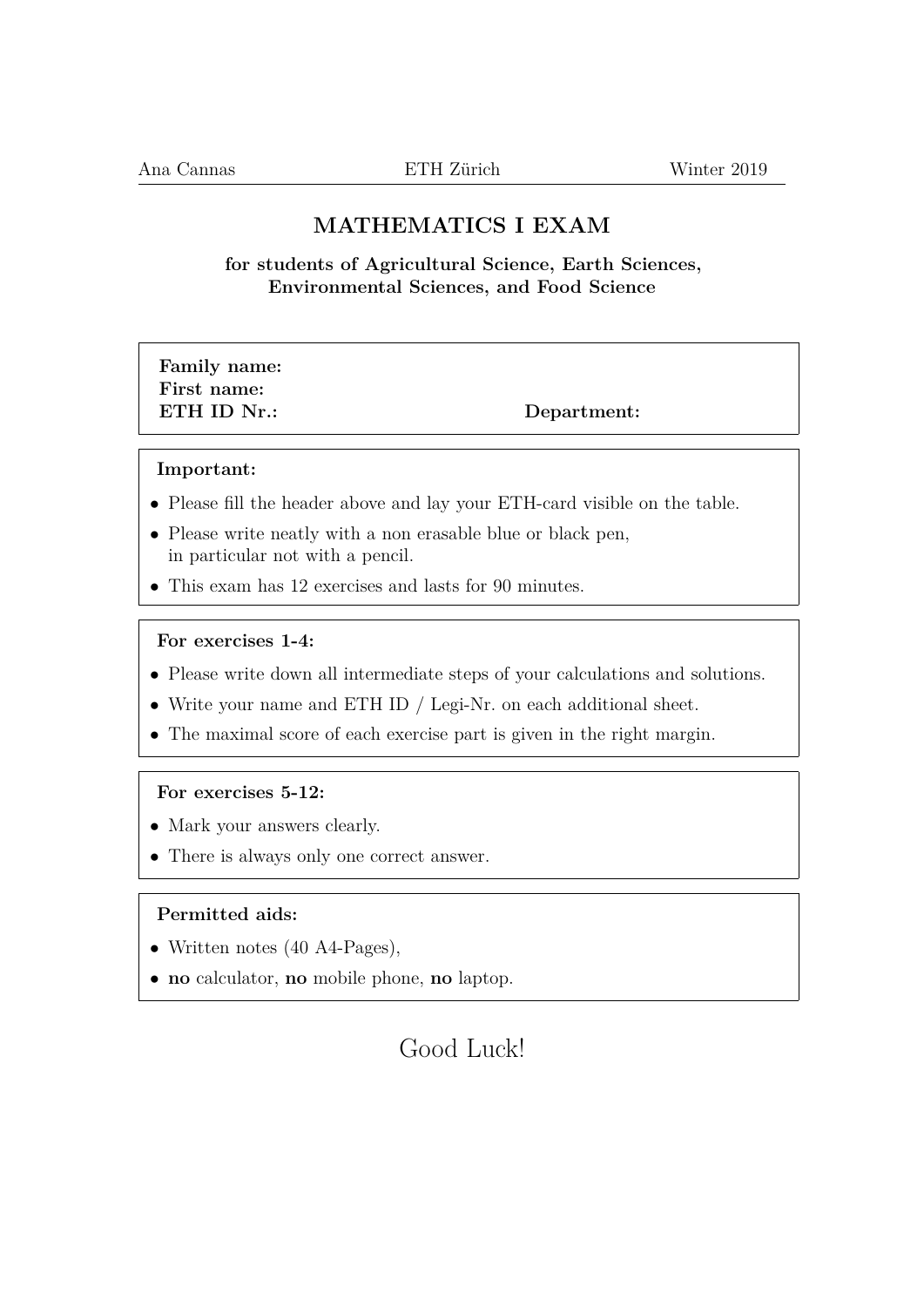1. Let

$$
A = \begin{pmatrix} 1 & 1 & 0 \\ 0 & 1 & 2 \\ 0 & 2 & 1 \end{pmatrix}.
$$

| (a) Determine the eigenvalues of $A$ .                                           | 4 points |
|----------------------------------------------------------------------------------|----------|
| (b) Is $A$ invertible? Explain your answer.                                      | 2 points |
| (c) <i>Choose</i> one eigenvalue of $A$ and determine the eigenvectors belonging |          |
| to this eigenvalue.                                                              | 3 points |

2. Consider the differential equation

$$
y=2y'-2y''.
$$

(a) Determine the general solution of this differential equation. 4 points (b) Determine the solution with the following initial conditions:

$$
y(0) = 1
$$
,  $y'(0) = 1$ .

4 points

3. Compute the following integral:

$$
\int_0^\pi \cos(2x) \cdot \cos\left(\frac{x}{2}\right) dx .
$$

8 points

4. Determine the solution of the following  $2 \times 2$  system of differential equations  $\epsilon$ 

$$
\begin{cases} \dot{x} = 2x + y, \\ \dot{y} = -x, \end{cases}
$$

with  $x(0) = 0$  and  $y(0) = 1$ . 9 points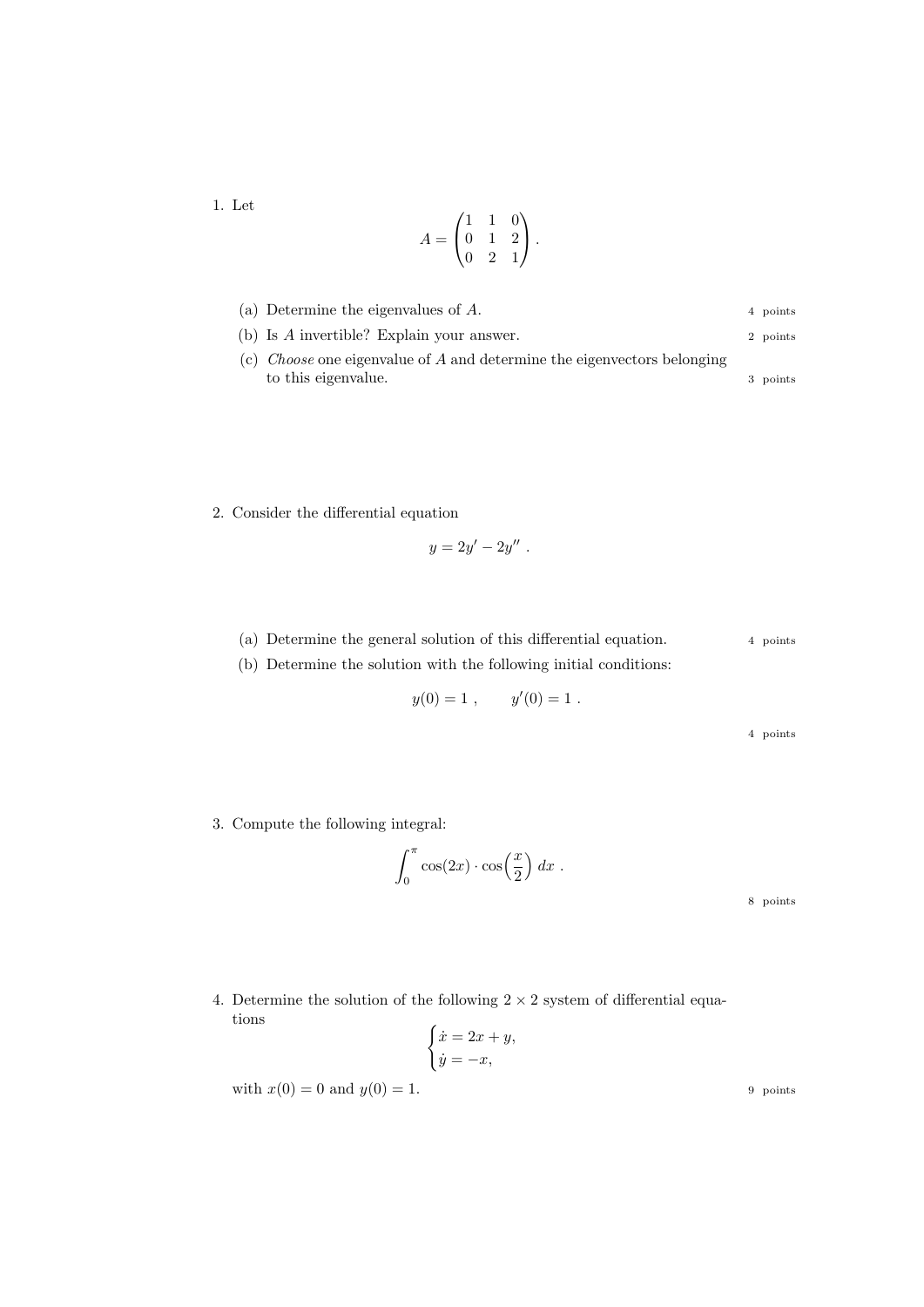For exercises 5-12: Every correct answer gives 2 points. Wrong or multiple answers give 0 points. Please mark the correct answer.

5. What is the biggest value of the function

$$
f(x) = 4 + 3x^2 - 2x^3
$$

for  $x$  in the interval  $[0, 2]$ ?



6. The following figures show four functions from the interval  $[0, 1]$  to  $[0, 1]$ . Which of them is invertible?

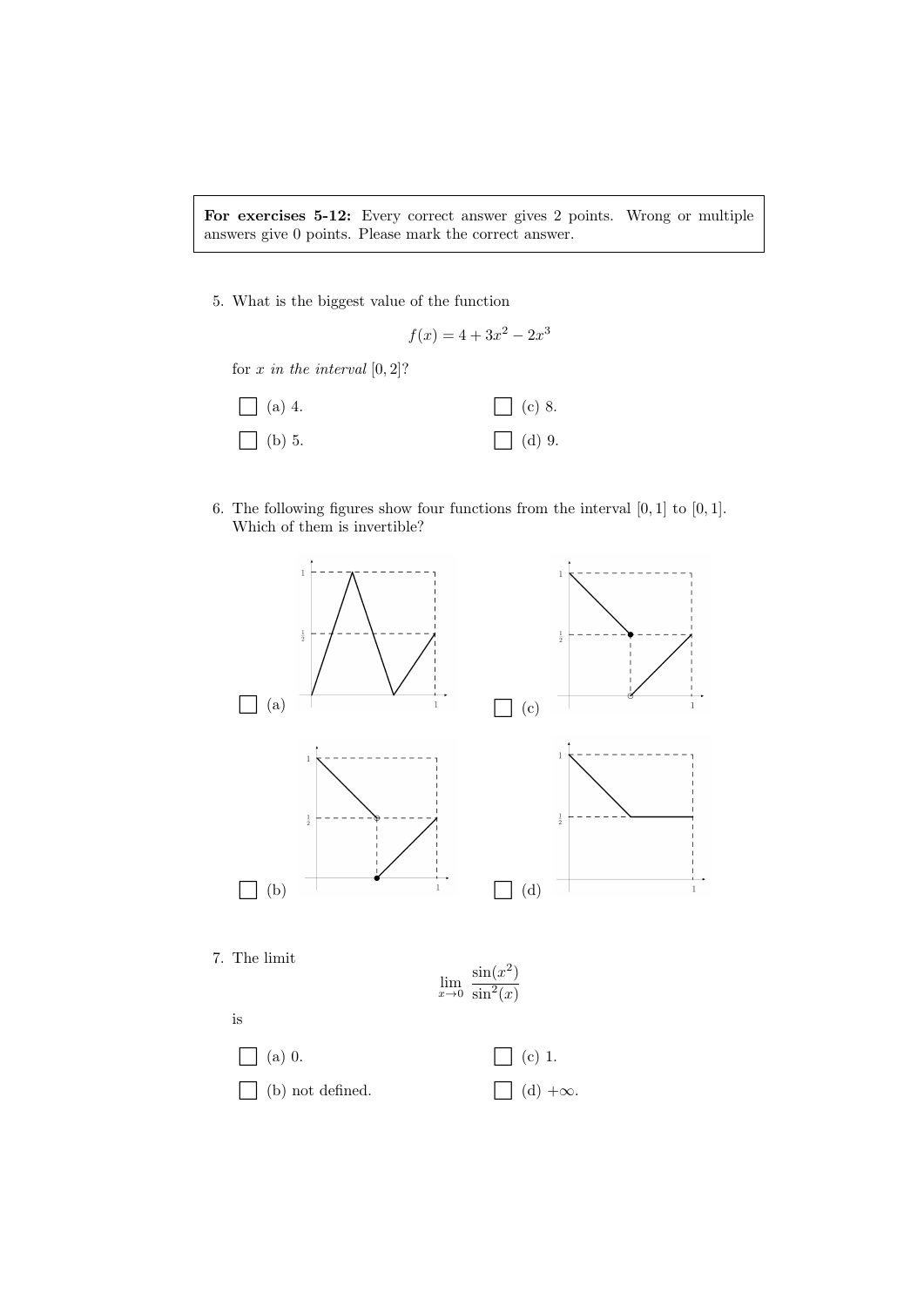8. The expression

$$
\frac{-1+3i}{i+1}
$$

is equal to:

(a) 
$$
1 + 2i
$$
.  
\n(b)  $1 - 2i$ .  
\n(c)  $2 + i$ .  
\n(d)  $-2 + i$ .

9. Which function solves the following differential equation?

$$
y' = y(y+3)
$$
  
\n(a)  $y(x) = \frac{3}{e^{-3x} + 1}$ .  
\n(b)  $y(x) = \frac{3}{e^{3x} - 1}$ .  
\n(c)  $y(x) = \frac{3}{e^{3x} + 1}$ .  
\n(d)  $y(x) = \frac{3}{e^{-3x} - 1}$ .

10. What is the rank of A ?

$$
A = \begin{pmatrix} 1 & 0 & 1 & 2 & 1 \\ 1 & 1 & 2 & 2 & 4 \\ 2 & 0 & 2 & 4 & 2 \\ 3 & 2 & 5 & 6 & 7 \end{pmatrix}
$$
  
\n(a) 2.  
\n(b) 3.  
\n
$$
\begin{bmatrix} (a) 3. \end{bmatrix}
$$

11. Which pair of vectors can be linearly dependent for some values of  $\theta$ ?

$$
\Box \text{ (a) } \begin{pmatrix} \cos \theta \\ \sin \theta \end{pmatrix}, \begin{pmatrix} -\sin \theta \\ \cos \theta \end{pmatrix}.
$$
\n
$$
\Box \text{ (c) } \begin{pmatrix} 1 \\ \sin \theta \end{pmatrix}, \begin{pmatrix} \sin \theta \\ 1 \end{pmatrix}.
$$
\n
$$
\Box \text{ (b) } \begin{pmatrix} 1 \\ \cos \theta \end{pmatrix}, \begin{pmatrix} -\cos \theta \\ 1 \end{pmatrix}.
$$
\n
$$
\Box \text{ (d) } \begin{pmatrix} 1 \\ \cos \theta \end{pmatrix}, \begin{pmatrix} \sin \theta \\ 1 \end{pmatrix}.
$$